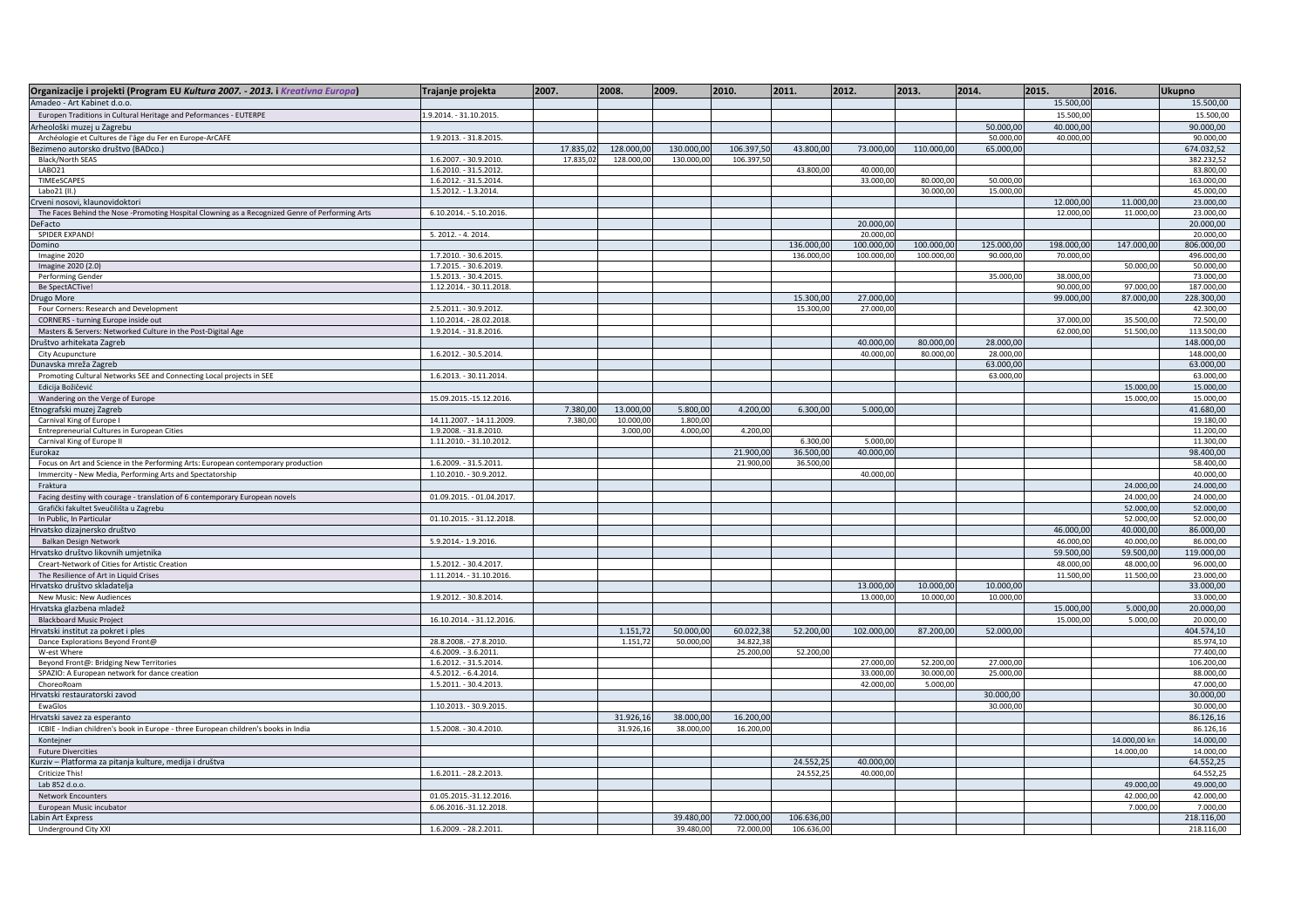| Lokalna baza za osvježavanje kulture - BLOK                                                             |                                                 |           |           |                      | 16.000,00              |           |           |            |            | 30.000,00  |            | 46.000,00               |
|---------------------------------------------------------------------------------------------------------|-------------------------------------------------|-----------|-----------|----------------------|------------------------|-----------|-----------|------------|------------|------------|------------|-------------------------|
| The Art of Urban Intervention                                                                           | 1.5.2009. - 30.4.2011.                          |           |           |                      | 16,000.00              |           |           |            |            |            |            | 16,000.00               |
| Heroes We Love                                                                                          | 1.10.2014. - 31.12.2016.                        |           |           |                      |                        |           |           |            |            | 30.000,00  |            | 30.000,00               |
| Mala performerska scena                                                                                 |                                                 |           |           |                      | 15.005,00              |           | 55.000,00 |            |            |            |            | 70.005.00               |
| Jeunes Talents Cirque Europe                                                                            | 1.5.2009. - 30.4.2011.                          |           |           |                      | 15.005,00              |           |           |            |            |            |            | 15.005,00               |
| TransAC - Transnational Co-production In Action                                                         | 1.5.2011. - 30.4.2013.                          |           |           |                      |                        |           | 25.000,00 |            |            |            |            | 25.000,00               |
| Unpack the Arts - Residency Programme for Cultural Journalists                                          | 1.5.2012. - 30.4.2014.                          |           |           |                      |                        |           | 30.000,00 |            |            |            |            | 30.000,00               |
| Multimedijalni institut                                                                                 |                                                 |           |           |                      |                        |           | 37.000,00 | 90.000,00  | 45.000,00  |            | 45.000,00  | 217.000,00              |
| Aesthetic Education Expanded (1)                                                                        | 1.6.2012. - 31.5.2014.                          |           |           |                      |                        |           | 37.000,00 | 90.000,00  | 45.000,00  |            |            | 172.000,00              |
| Aesthetic Education Expanded (2)                                                                        | 1.5.2015. - 30.4.2017.                          |           |           |                      |                        |           |           |            |            |            | 45.000,00  | 45.000,00               |
| Muzej moderne i suvremene umjetnosti Rijeka                                                             |                                                 |           |           |                      |                        |           | 60.000,00 | 160.000,00 | 139.000,00 | 18.000,00  | 22.500,00  | 399.500,00              |
| Password: Printmaking - traveling exhibition and art residencies                                        | 1.5.2012. - 30.4.2014.                          |           |           |                      |                        |           | 25.000,00 | 15.000,00  |            |            |            | 40.000,00               |
| Soft Control                                                                                            | 1.6.2012. - 31.5.2015                           |           |           |                      |                        |           | 35.000,00 | 60.000,00  | 70.000,00  | 18.000,00  |            | 183.000,00              |
| <b>Smuggling Anthologies</b>                                                                            | 1.2.2013. - 30.1.2015.                          |           |           |                      |                        |           |           | 85.000,00  | 69.000,00  |            |            | 154.000,00              |
| <b>Risk Change</b>                                                                                      | 01.06.2016.-31.05.2020.                         |           |           |                      |                        |           |           |            |            |            | 22.500.00  | 22.500,00               |
| Muzej prekinutih veza                                                                                   |                                                 |           |           |                      |                        |           |           |            |            | 19.000,00  | 24.500,00  | 43.500,00               |
| The People's Smart Sculpture                                                                            | 1.11.2015. - 1.4.2018.                          |           |           |                      |                        |           |           |            |            | 19.000,00  | 24.500,00  | 43.500.00               |
| Muzej suvremene umjetnosti Zagreb                                                                       |                                                 | 63.000.00 | 70.000,00 | 25.000,00            |                        | 18.624,00 | 42.000,00 |            | 100.000,00 | 172.000,00 | 65.000,00  | 555.624,00              |
| Digitizing Ideas                                                                                        | 3.5.2010. - 2.5.2012.                           |           |           |                      |                        | 18.624,00 | 42.000,00 |            |            |            |            | 60.624,00               |
| European Modern and contemporary art translations (EuMCAT)                                              | 1.11.2007. - 31.10.2010.                        | 63.000,00 | 70.000,00 | 25.000,00            |                        |           |           |            |            |            |            | 158.000,00              |
| Bauhaus - Networking Ideas and Practice                                                                 | 1.10.2013. - 30.9.2015.                         |           |           |                      |                        |           |           |            | 100.000,00 | 90.000,00  |            | 190.000,00              |
| Performing the museum                                                                                   | 1.11.2014. - 31.10.2016.                        |           |           |                      |                        |           |           |            |            | 82.000.00  | 65.000.00  | 147,000.00              |
| Naklada Ljevak                                                                                          |                                                 |           |           |                      |                        |           |           |            |            | 42.000,00  | 68.000,00  | 110.000,00              |
| Ljevak - Europea 2015-2016                                                                              | 1.10.2014. - 1.03.2016.                         |           |           |                      |                        |           |           |            |            | 42.000,00  | 35.000,00  | 77.000,00               |
| Ljevak - Europea 2016-2017                                                                              | 1.10.2015. - 25.03.2017.                        |           |           |                      |                        |           |           |            |            |            | 33.000,00  | 33.000,00               |
| Omnimedia d.o.o.                                                                                        |                                                 |           |           |                      |                        |           |           |            |            |            | 15.500,00  | 15.500,00               |
| Participatory Art for Invisible Communities (PAIC)                                                      | 02.05.2016.-31.10.2018.                         |           |           |                      |                        |           |           |            |            |            | 15.500,00  | 15.500,00               |
| OceanMore                                                                                               |                                                 |           |           |                      |                        |           |           |            |            | 37.000,00  | 30.500,00  | 67.500,00               |
| Translation of 4 books into croatian, bitter-sweet fruits of Capitalism                                 | 1.9.2014. - 1.12.2015.                          |           |           |                      |                        |           |           |            |            | 37,000.00  |            | 37.000,00               |
| Transformation of Europeanexistentialism-Translation of 4 books into Croatian                           | 01.09.2015. - 01.12.2016.                       |           |           |                      |                        |           |           |            |            |            | 30.500,00  | 30.500,00               |
| Plesni centar Tala                                                                                      |                                                 |           |           |                      |                        |           |           |            | 60.000,00  | 45,000.00  | 30.000.00  | 135.000,00              |
| Life Long Burning                                                                                       | 1.7.2013. - 30.6.2018.                          |           |           |                      |                        |           |           |            | 60.000,00  | 45.000,00  | 30.000,00  | 135.000,00              |
| Sveučilište u Dubrovniku                                                                                |                                                 | 29.520,00 |           |                      |                        |           |           |            |            |            |            | 29.520,00               |
| Architecture of the 20th Century in the European Union                                                  | 14.11.2007. - 14.11.2009.                       | 29.520,00 |           |                      |                        |           |           |            |            |            |            | 29.520,00               |
|                                                                                                         |                                                 |           |           |                      |                        |           |           |            |            |            |            |                         |
| Sveučilište u Zagrebu - Studentski centar<br>Connections - a european mentorship and theatre initiative | 15.2009. - 31.12.2010.                          |           |           | 5.492,60<br>5.492.60 | 25.261,95<br>25.261,95 | 48.716,00 | 60.000,00 | 80.000,00  | 115.000,00 | 88.000,00  | 75.000,00  | 497.470,55<br>30.754,55 |
| APAP - Performing Europe                                                                                | 2.5.2011. - 30.4.2016.                          |           |           |                      |                        | 48.716,00 | 60.000,00 | 80.000,00  | 100.000,00 | 80.000,00  | 70.000,00  | 438.716,00              |
|                                                                                                         |                                                 |           |           |                      |                        |           |           |            | 15.000,00  | 8.000,00   |            | 23.000,00               |
| Gazing and Dancing<br>APAP - Performing Europe 2020                                                     | 2.11.2013. - 1.11.2015<br>1.06.2016.-31.04.2020 |           |           |                      |                        |           |           |            |            |            | 5.000,00   | 5.000,00                |
|                                                                                                         |                                                 |           |           |                      |                        |           | 30.000,00 | 70.000,00  |            |            |            | 100.000,00              |
| Svijet muzike                                                                                           |                                                 |           |           |                      |                        |           |           |            |            |            |            |                         |
| Multiculturalism in Music                                                                               | 11.9.2011. - 13.3.2013.                         |           |           |                      |                        |           | 30.000,00 | 70.000,00  |            |            |            | 100.000,00              |
| Udruga "Što, kako i za koga" / WHW                                                                      |                                                 |           | 52.181,28 | 45.000,00            | 17.031,60              |           | 33.000,00 | 90.000,00  | 73.000,00  | 75.000,00  | 62.000,00  | 385.212,88              |
| Art always has its consequences                                                                         | 1.7.2008. - 31.8.2010.                          |           | 52.181,28 | 45.000,00            | 17.031,60              |           |           |            |            |            |            | 114.212,88              |
| Beginning as Well as We Can (How do We Talk about Fascism)                                              | 1.9.2012. - 31.8.2014.                          |           |           |                      |                        |           | 33.000,00 | 90,000,00  | 73.000,00  |            |            | 196,000,00              |
| This Is Tomorrow. Back to Basics: Forms and Actions in the Future                                       | 1.10.2014. - 30.9.2016.                         |           |           |                      |                        |           |           |            |            | 75.000,00  | 55.000,00  | 130.000,00              |
| They were, those people, a kind of solution                                                             | 1.5.2016.-30.04.2018.                           |           |           |                      |                        |           |           |            |            |            | 7.000,00   |                         |
| Umjetnička akademija u Osijeku                                                                          |                                                 |           |           |                      |                        |           |           |            |            |            | 14.000,00  | 14.000,00               |
| Pioneers of the European puppetry behind the scenes                                                     | 31.07.2015. - 31.07.2017.                       |           |           |                      |                        |           |           |            |            |            | 14.000,00  | 14.000,00               |
| Jdruga za očuvanje Dubrovnika                                                                           |                                                 |           | 12.600,00 | 18.000,00            | 15.980,58              |           |           |            |            |            |            | 46.580,58               |
| Heritage Without Borders: Redefining Cultural Values Through the Built heritage of SE Europe            | 1.8.2008. - 31.7.2010.                          |           | 12.600,00 | 18.000,00            | 15.980,58              |           |           |            |            |            |            | 46.580,58               |
| Udruženje hrvatskih arhitekata                                                                          |                                                 |           |           |                      |                        | 50.084,00 | 55.000,00 |            |            |            |            | 105.084,00              |
| Unfinished Modernisations / Between Utopia and Pragmatism' Exhibition                                   | 1.5.2010. - 30.4.2012.                          |           |           |                      |                        | 50.084,00 | 55.000,00 |            |            |            |            | 105.084,00              |
| Jdruga Festival Kvarner                                                                                 |                                                 |           |           |                      |                        |           | 80.000,00 | 100.000,00 | 45,000.00  |            |            | 225.000,00              |
| Glagolica - A European Musical Language                                                                 | 1.5.2012. - 31.12.2013.                         |           |           |                      |                        |           | 80.000,00 | 100.000,00 |            |            |            | 180.000,00              |
| Project Purpur - A European Opera Sound                                                                 | 1.5.2013. - 31.12.2014.                         |           |           |                      |                        |           |           |            | 45.000,00  |            |            | 45.000,00               |
| <b>Udruga Sonitus</b>                                                                                   |                                                 |           |           |                      |                        |           |           |            |            |            | 40.000.00  | 40.000.00               |
| SPECTRUM 2016 - Transnational light                                                                     | 1.05.2016.-1.05.2017.                           |           |           |                      |                        |           |           |            |            |            | 40.000,00  | 40.000,00               |
| Udruga za fotografiju                                                                                   | 1.06.2016.-31.05.2018.                          |           |           |                      |                        |           |           |            |            |            | 4.000,00   | 4.000,00                |
| Forgotten Heritage-European Avant-Garde Art Online                                                      |                                                 |           |           |                      |                        |           |           |            |            |            | 4.000,00   | 4.000,00                |
| Udruga za promicanje kultura "Kulturtreger"                                                             |                                                 |           |           |                      |                        | 45.988,00 | 70.000,00 |            |            |            | 27.000,00  | 142.988,00              |
| Criticize This!                                                                                         | 1.6.2011. - 28.2.2013.                          |           |           |                      |                        | 45.988,00 | 70.000,00 |            |            |            |            | 115.988,00              |
| Aesthetic Education Expanded                                                                            | 1.5.2015.-30.4.2017.                            |           |           |                      |                        |           |           |            |            |            | 27.000,00  | 27.000,00               |
| Udruga za razvoj AV umjetnosti Metamedij                                                                |                                                 |           |           |                      |                        |           |           |            |            | 12.000,00  |            | 12.000.00               |
| In/visible cities - International Festival of Urban Multimedia                                          | 10.9.2014. - 30.12.2015.                        |           |           |                      |                        |           |           |            |            | 12.000,00  |            | 12.000,00               |
| <b>VBZ</b>                                                                                              |                                                 |           |           |                      |                        |           |           |            |            | 135.000,00 | 130.000,00 | 265.000,00              |
| Around Europe in 30 books                                                                               | 1.9.2014. - 31.8.2017.                          |           |           |                      |                        |           |           |            |            | 135.000,00 | 130.000,00 | 265.000,00              |
| Vuković&Runjić                                                                                          |                                                 |           |           |                      |                        |           |           |            |            | 43.000,00  | 70.000,00  | 113.000,00              |
| Translation of ten books into Croatian                                                                  | 12.11.2014. - 11.11.2016.                       |           |           |                      |                        |           |           |            |            | 43.000,00  | 35.000,00  | 78.000,00               |